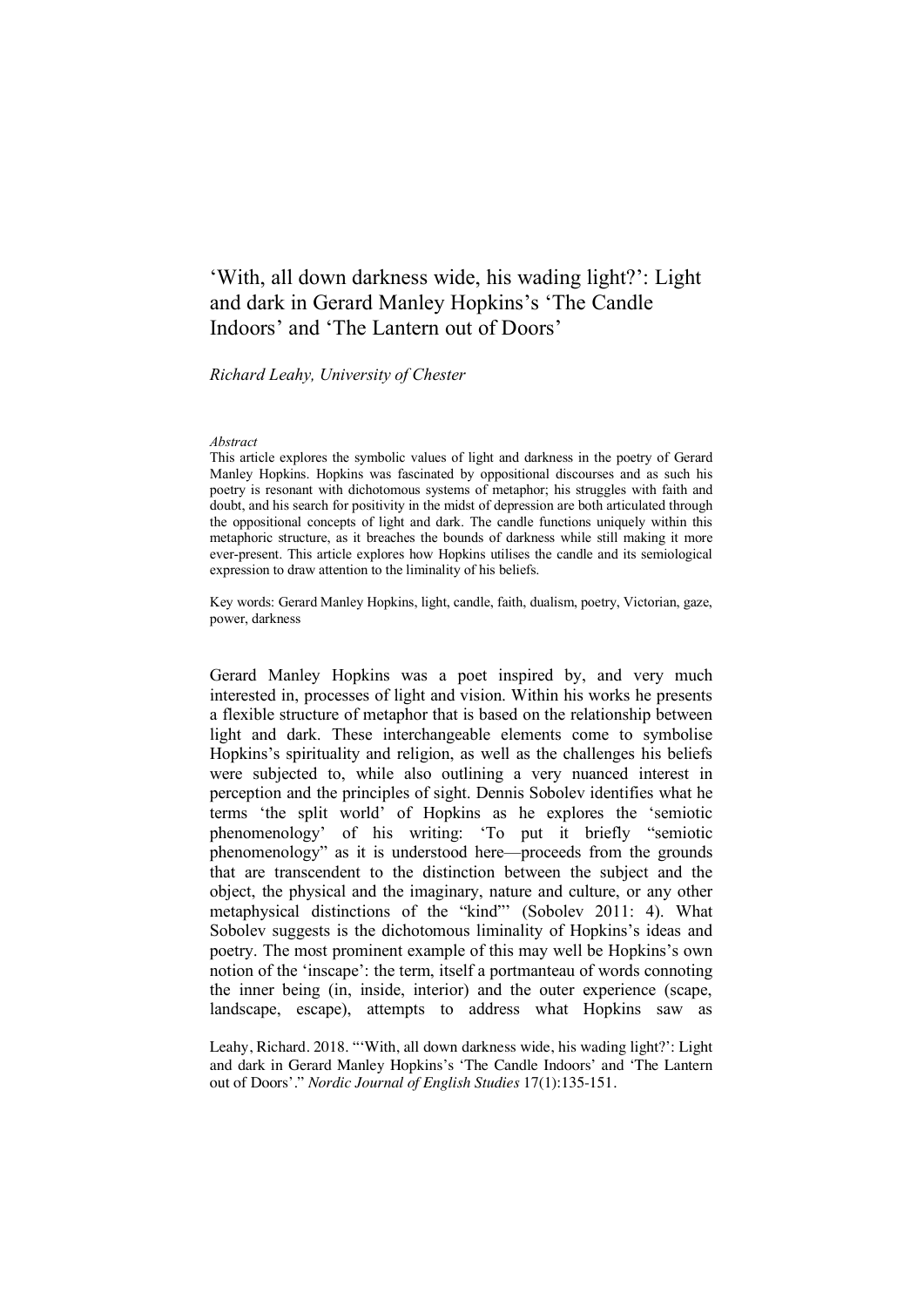reconcilable differences between the inner character or 'essence' of something and the object itself (Philips 2009: xx). Also, his use of the term 'instress' crosses similar binaries, as it is most commonly associated with the impression, or feeling, something may relate to the careful observer.

There is a clear connection between Hopkins's interest in perception, his religious beliefs, and his use of dialectically-related terms in his poetry. In 'I wake and feel', Hopkins definitively uses darkness as a symbol for his own mental struggles and depression. In the sonnet's opening lines, he writes: 'I wake and feel the fell of dark, not day./ What knows, O what black hours we have spent.' (ll. 1-2) Day and night are connected in a way that makes them inseparable from each other, yet Hopkins emphasises the bleak state of mind of the speaker by asserting that day has no power over the lingering darkness of night. It is a symbol of the 'other', a threat to religious positivity that may further be witnessed in the connection of life and death as Hopkins writes: 'And my lament/ Is cries countless, cries like dead letters sent/ To dearest him that lives alas! Away.' (ll. 6-9) The 'dead letters' that represent his empty prayers to God are juxtaposed by the fact that God 'lives alas!'. Again, Hopkins finds poetic resonance within discourses of liminality, or the spaces in between oppositional concepts. Even the form of this poem is indicative of his interest in ideas of opposition and the transitional areas in the centre. The sonnet is made up of four stanzas, two pairs of two with wildly different qualities. The first two quatrains, which detail the speaker lying in bed sleepless, adhere to the traditional sonnet form of Iambic Pentameter, while also using an ABBA rhyme scheme. However, the poem turns around its midpoint to become something darker and introspective. Firstly, and most obviously, the quatrains transition into tercets, providing a sense of the speaker's argument advancing and becoming more pronounced while also exposing some of the fragility of mind in the poem's textual unconscious. The volta, which occurs around the caesural 'away' (l. 9) that is separated from the rest of the sentence on line 8, creates a division between God and the speaker's sleeplessness and consumption by depression. This is further exaggerated by the deviation from the iambic form in line 9: 'I am gall, I am heartburn. God's most deep decree.' (1, 9) This line is made up of 12 syllables in a distinctly alexandrine meter. It allows the speaker's statement to be emboldened in the immediate post-volta and stresses the 'I', further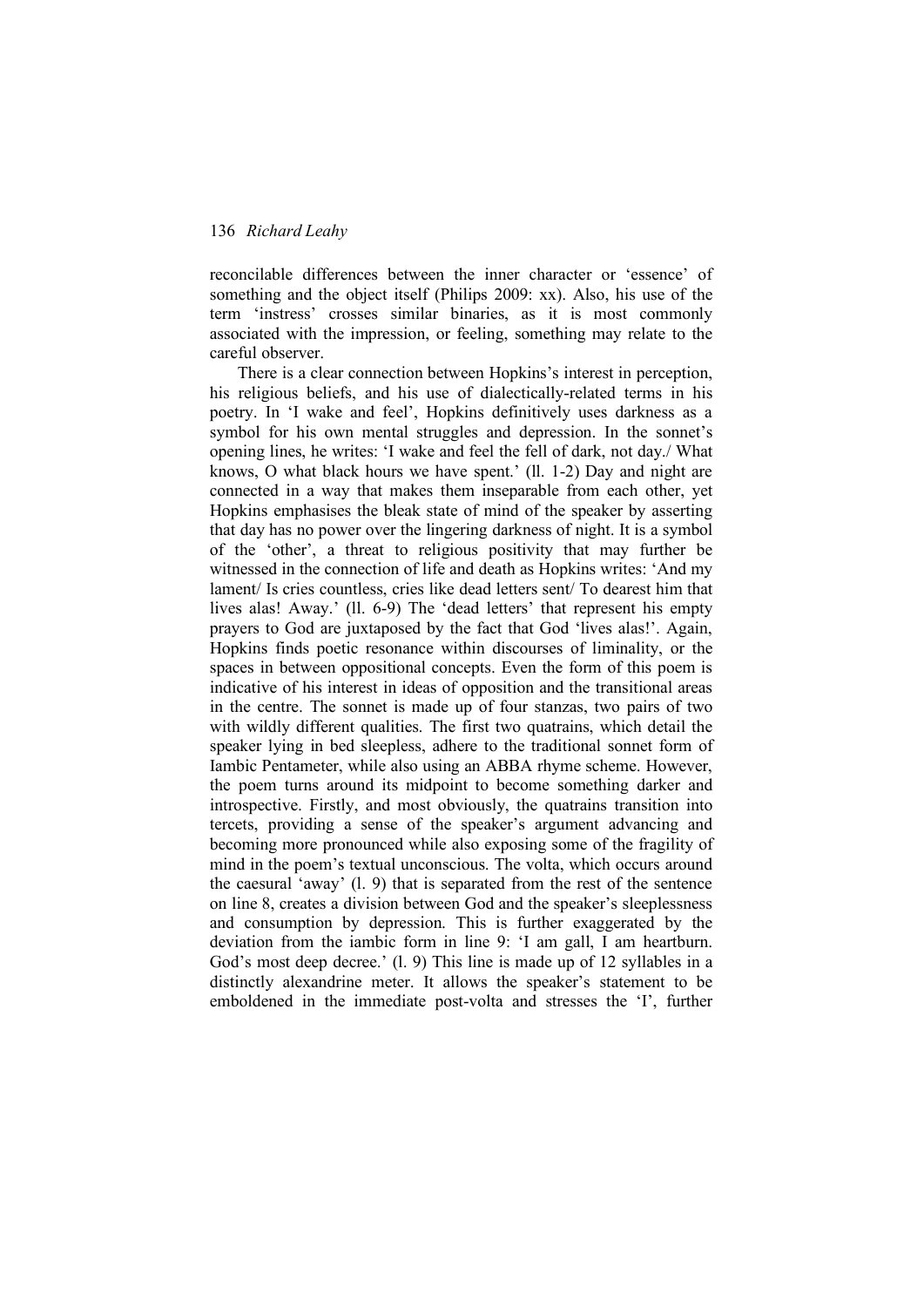cementing the isolation the speaker feels when his prayers are not answered. This poem encapsulates the oppositional metaphoric scope of light and dark within Hopkins's poetry, something that may be envisioned to represent his struggles with faith and doubt in the poems 'The Lantern out of Doors' and 'The Candle Indoors'.

The poems, written in 1877 and 1879 respectively, reflect a similar diurnal tendency, and portray a system of symbols that are given deeper meaning when considered in terms of their cultural and personal context. At this period in Hopkins's life, he had reconverted to follow Jesuit principles after deciding that his poetry did not conflict with his religious principles following his Scotus-inspired idea of 'inscape'. This was his last major religious reinvention, after many years of pursuing an order that could satisfy his anxieties that poetry was too self-indulgent for a pious man to write. He also suffered from extreme depression during the later years of his life in the late 1870s and 1880s, up until his death in 1889. Sobolev identifies the influences that spurred his depression: 'Different and heterogeneous factors contributed to his mental condition: his intellectual loneliness and incessant self-scrutiny, the growing feeling of the disappearance of God from his life, and his alleged failure both as a preacher and a poet' (Sobolev 2011: 200). He was also extremely overworked and experienced the depths of poverty, which must have also contributed to his faltering mental state.

His faith and doubt in himself, his religion, and his poetry expressed a similarly dichotomous ideology to that which may be seen in his poetry. Indeed, his own father, who died when the younger Hopkins was eighteen, portrayed this dichotomy in poetry that conveyed a similar melancholy. Norman White outlines the senior Hopkins's poem 'My Inheritance' as an indicator of the family's 'ancestral fate' of being 'somewhat too rash in love and hate;/ Too soon depressed, too soon elate'. Manley Hopkins expresses his depression through the semiotic oppositions of 'love/hate' and 'depressed/elate'. White suggests that this 'hereditary characteristic of the Hopkinses is what later came to be known as a manic-depressive temperament' (White 1990: 140-49). His depression does not exist in a vacuum, but in relation to his happiness. This duality seems to be largely rooted in the irreconcilable gulf the younger Hopkins felt between his own happiness and depression, as well as that that he felt between piety and poetry. John C. Kelly writes that: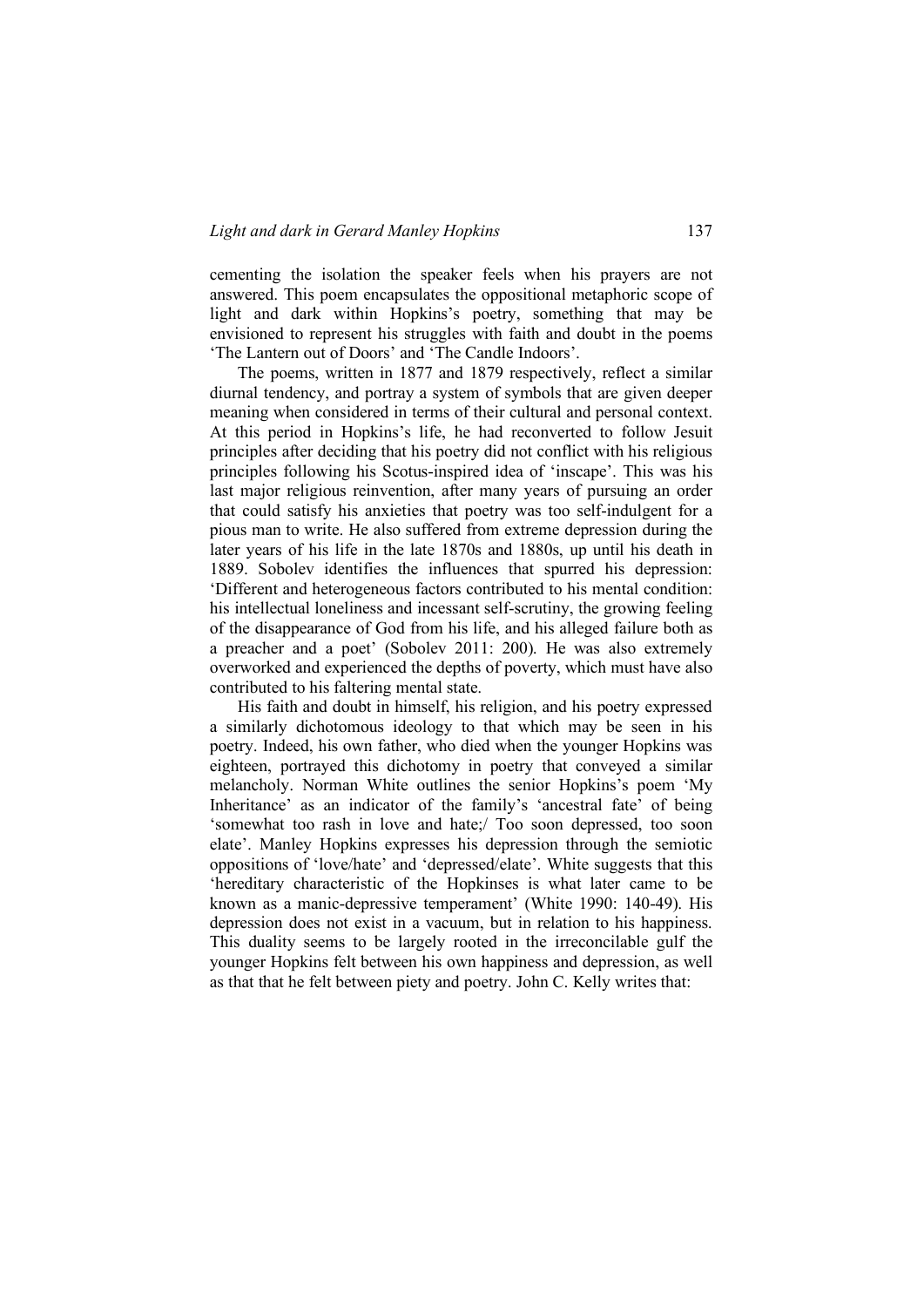His burning of his early poems and his long silence as a poet are symptoms of his puritanical fear of beauty and joy. His loving contemplation of nature and the writing of verse could have been accompanied by prayer. But that would not satisfy the canons of the worst kind of Victorian spirituality: inhibitions masquerading as dogma. The contemplation of nature and the making of verses must be essentially prayer in themselves. Hysterical, terrified flight from all things lovely was supposed to be necessary to him who would live the full devotional life of the Church.

(Kelly 1998: 421-30)

There was an incompatibility between how Hopkins wished to convey the natural world through his poetry and the Catholic ideology he followed. Hopkins was extremely sensory, and valued the sight of things as inspiration—as previously mentioned, this was a major influence in his moulding of the notion of 'inscape'. Yet this was another important element that contributed to his doubt in the collaboration of faith and poetry. John C. Kelly writes that if poetry

deals with images, [it] must deal with the singular and the material. The things of the spirit are free from materiality. All that such poetry can do is record the sensations felt in the blood and felt along the heart that sometimes accompany the movements of the spirit […] If one must write the kind of poetry that was native to Hopkins, rich in sensuous imagery, then I do not see how it can be purely spiritual.

(Kelly 1998: 428)

Reverend Kelly engages with the struggle Hopkins must have encountered when writing the poetry that provided him with a means of escape, or indeed 'inscape', in the very much spiritually and religiously informed society that he was part of, and in the company that he kept. Indeed, at various points in his life, Hopkins 'purged' his work, burning collections of his own unpublished letters, poems and prose. Michael Matthew Kaylor draws attention to a letter sent by Hopkins to his associate Robert Bridges in 1868 after a request for a poem: 'I cannot send my *Summa* for it is burnt with my other verses: I saw they wd. Interfere with my state and vocation' (Hopkins 2006: 144). Hopkins's reservations about poetry and religion led to the limited amount of work that was posthumously published. Fortunately, Robert Bridges eventually became poet laureate, placing him in an ideal position to edit and publish Hopkins's remaining works, which he did in 1918.

Prior to his creative outburst that resulted in his arguably most wellknown poem, 'The Wreck of the Deutschland', Hopkins had not written poetry for many years, yet it was this calamitous accident that kick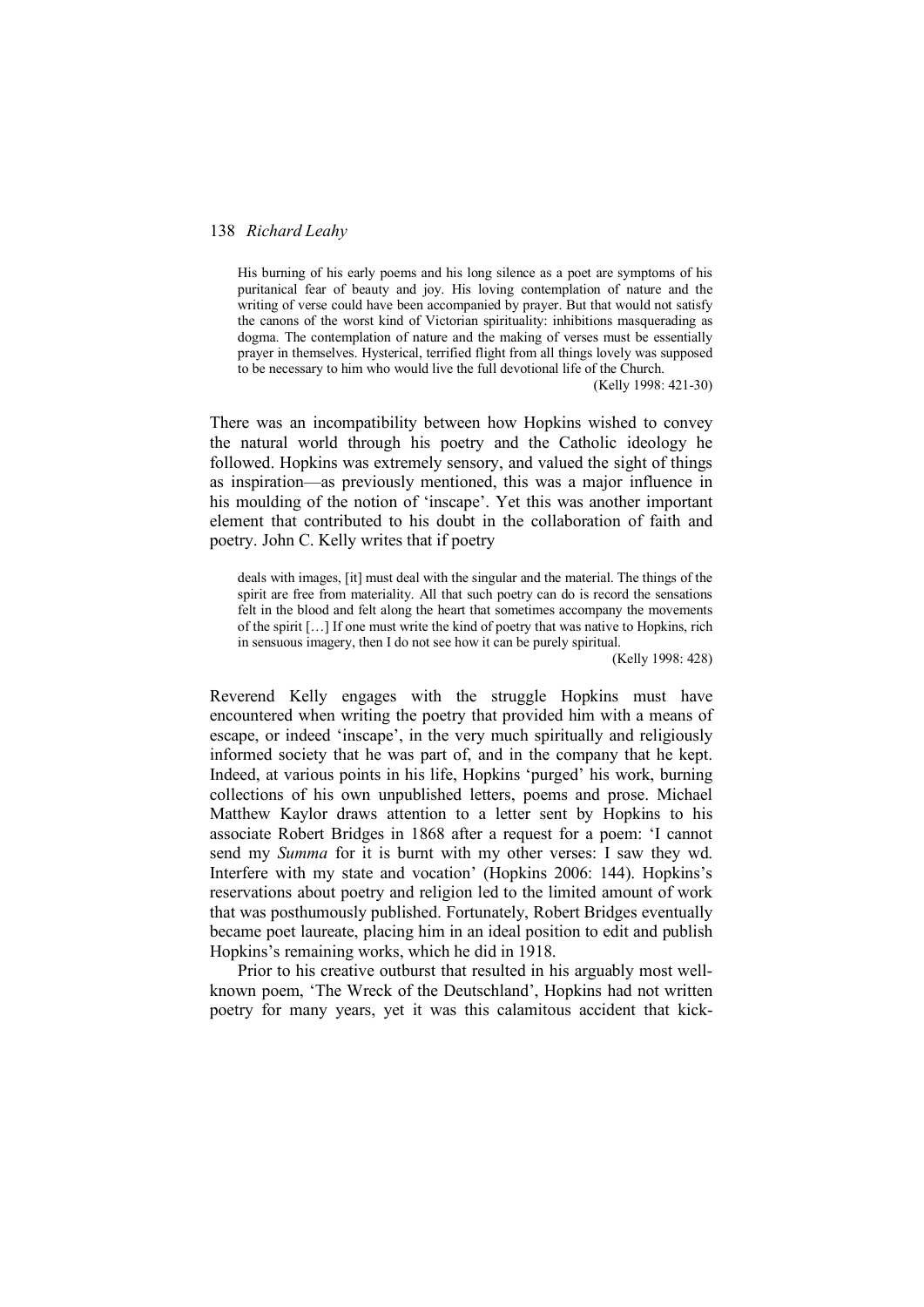started his writing career in the latter part of his life. Father Jones, who was somewhat of a mentor to Hopkins in his time at St. Buenos, encouraged him to write on the tragedy, after he 'made a vague suggestion about its being a good occasion for a pious set of verses inculcating a moral lesson from a sad event'; however, 'Hopkins heard a more inclusive invitation than the Rector actually extended' (Martin 1991: 297). Inspired by tragedy, Hopkins's creative energy was reenervated, as he once again discovered an outlet for his own inner conflicts. Robert Bernard Martin claims that '[a]s a man he was torn apart when he was in doubt, but it was precisely when he was impelled, perhaps neurotically, to examine all aspects of a problem, including its unattractive side, that his poetry came fully alive. Poetically, he probably thrived more on uncertainty than on unadulterated happiness' (Martin 1991: 297). This creativity that springs from doubt may be witnessed in much of the poetry from his latter career, and is expressed in 'The Wreck of the Deutschland' as 'Thou hast bound bones and veins in me, fastened me flesh,/ And after it almost unmade, what with dread,/ Thy doing: and dost thou touch me afresh?/ Over again I feel thy finger and find thee' (ll. 5-8).

'The Lantern out of Doors', the first of the two candle-based poems Hopkins produced, was composed in 1877 at St. Bueno's, and was followed by companion piece 'The Candle Indoors' in 1879. The former has been suggested to have a 'sense of bereavement' (Mariani 1970: 80- 81) by the editor of the fourth edition of the published collection of Hopkins's poems Professor Mackenzie, whereas 'The Candle Indoors' appears to speak more of hope and spirituality than its companion. Hopkins had always been proficient in his semiotic use of light and vision as metaphor, and it was something he adapted in his use of dichotomous opposition as the two poems create distinctly different perspectives of the same idea. Alan Heuser suggests that '[l]ight, shade, and colour fill Hopkins's early verse' (Heuser 1958: 10), and this was something that continued in his later work, although subtly altered in its pairing with its diametrically opposite metaphorical concept. Heuser charts the development of his interest in light and optics as he writes:

In early verse he took up the position of observer stationed at the mermaid's rock or at the alchemists' window to survey a nature dispersing itself in change. But he was more than observer in his desire to see behind the maze […] Then the spectators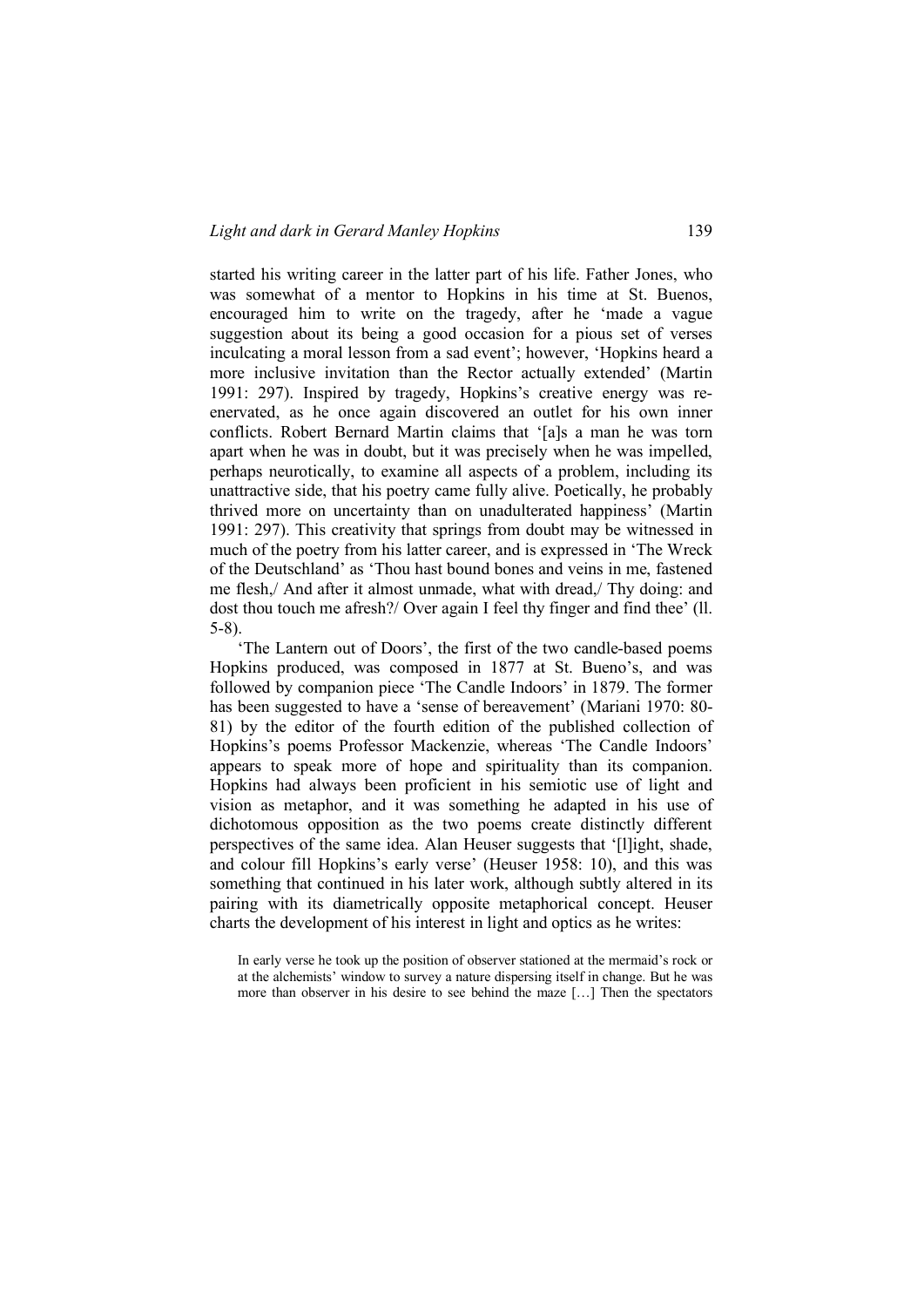post became that of the 'fixed eye', absorbed in contemplation, intent on penetrating to meaning and being. (Heuser 1958: 14-15)

Within the 'Lantern' and 'Candle' we may see a more microcosmic example of this visual evolution as the spectatorship Hopkins yearned to enact also opened himself up to the scrutiny of potential gazes. The two poems exemplify the ongoing battle between faith and doubt that Hopkins almost constantly fought, as well as the binary aspects of the resultant depression, and his fascination with the existential ideas thrown up by his own 'inscape'. They also show how the gaze itself may be subverted and turned to scrutinise Hopkins himself.

'The Lantern Out of Doors', a traditional sonnet in some aspects (fourteen lines, mostly iambic), but also one that deviates slightly from the form (altered rhyme scheme, use of quatrains and tercets, counterpointed lines), conveys an image of a speaker who gazes at a traveller's glowing lantern in the dark, which soon sets him to religious speculation. The first line of the poem sets up the dichotomous relationship between the oppositional concepts of light and dark in a typically iambic meter: 'Sometimes a lantern moves along the night.' (l. 1) The imagery and meter convey movement, transition, and emphasise the claustrophobic nature of the enveloping darkness. The rhythm is basic, with alternating unstressed and stressed iambic feet, however, the second line, while also seemingly iambic, disturbs this through its punctuated pauses. The full-stop at the end of the first line makes it sound declarative, but the fragmentary line that follows halts its progression. The form of the poem reflects the necessary grasping for perception in the darkness that the speaker experiences, and conveys the speaker's questioning of who it is that bears this light in the night. We may witness this in the assonance of the false vowel 'w' that is repeated in lines 3-4: 'I think; where from and bound, I wonder, where,/ With, all down darkness wide, his wading light?' (ll. 3-4). The rhythm begins to catch on itself, the false vowel sounds of 'where', 'wonder', 'with', 'wide', and 'wading' constructing a mental image of the unsurpassable obscurity of the dark scene Hopkins creates. This also has the effect of foregrounding and emphasising the role of light in both a visual and semiological sense. The speaker is 'bound' by the darkness, captured in obscurity, as his treatment of perception recreates his wavering faith and the difficulty he sometimes has of seeing 'his' light. The image of a distant light amidst the darkness evokes images of hope, enlightenment,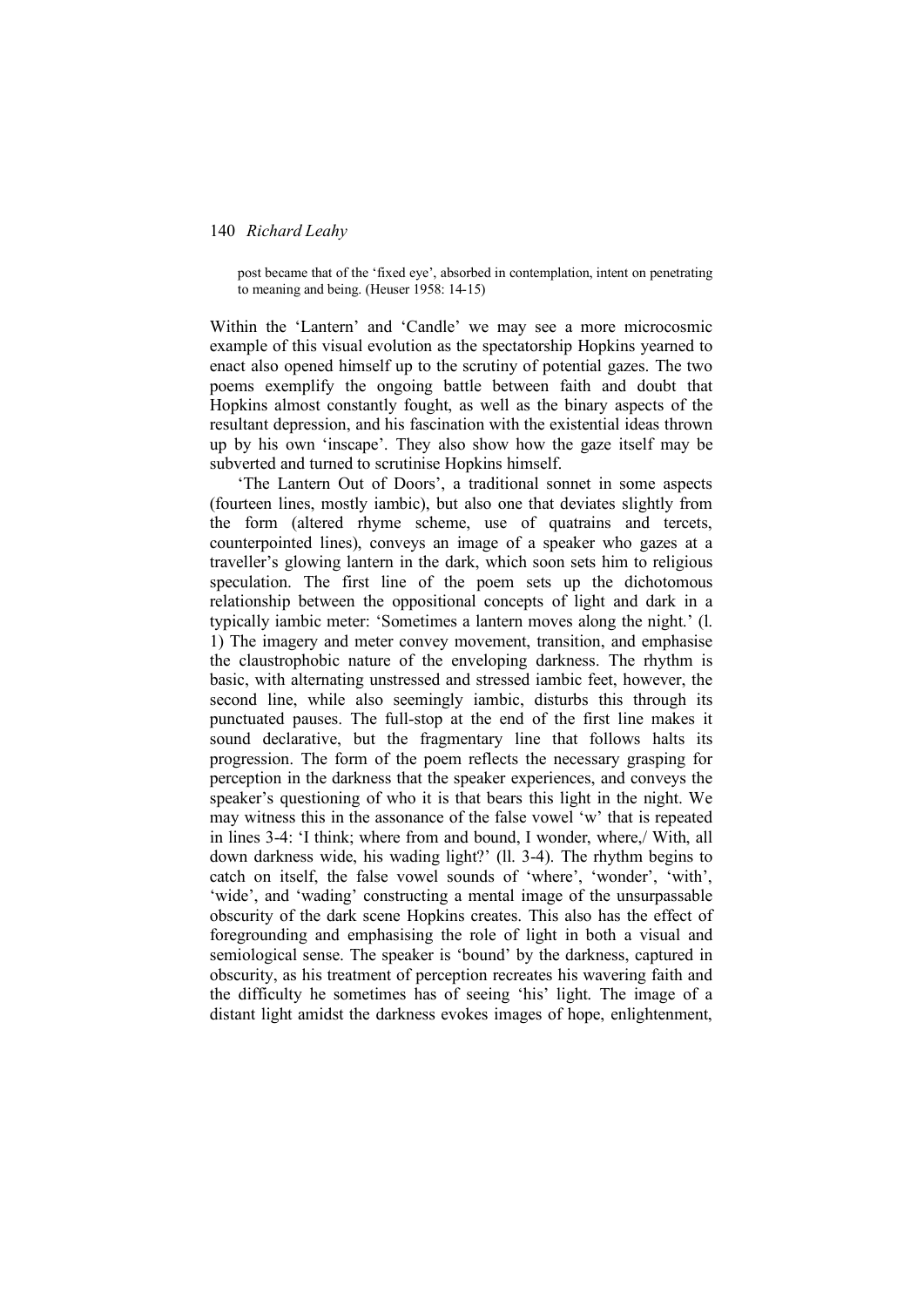and even creation: 'And God saw that the light was good; and God separated the light from darkness' (*New Oxford Annotated Bible:* 11). This sets up an associative semiotic dichotomy between light and darkness, perception and obscurity, as well as the similarly binary concepts of faith and doubt. Each opposition has obvious positive and negative connotations; however, due to the figure of the lantern, or candle within, these oppositions may be cast into flux as the liminal space between such ideas is explored. Paul L. Mariani elaborates on the significance of the meandering lantern:

The single winding light against the encircling 'marsh air' gloom which the speaker sees moving in the valley is a fine, existential image for the unsteady flickering quality of life as we see it even in those closest to us. No matter how we may try to pierce through the darkness, a particular life will at best present only a fragmented picture with large gaps between bright flickerings, and with life's final phase enshrouded in isolation and darkness, the last act known only to God and the soul. (Mariani 1970: 103)

The fragility of the candle flame set against the darkness, and its potential associations of hope among despair, and life against death, bring to mind French phenomenologist Gaston Bachelard's work on the semiotics and philosophical meaning of such a light source. Bachelard suggests that '[o]f all the objects in the world that invoke reverie, a flame calls forth images more readily than any other' (Bachelard 2012: 1). This occurs in the speaker of this poem, as Hopkins moves from exterior observation to a kind of internal reverie in the second quatrain.

Hopkins aligns images of light with personal identity in the second stanza, as he describes how 'Men go by me, whom either beauty bright/ In mould or mind or what not else makes rare' (ll. 5-6). The lantern's light sets him on the path of reverie; he begins to see light as a quality that is embodied in people as he describes the 'Rich beams' that 'rain against our much-thick and marsh air' (ll. 7-8). The opening line of the second quatrain of the octave repositions the metrical emphasis into a spondee, as the lexical feet 'men' and 'go' reinforce the transition to a more insular subject matter. The subtle change of meter creates a much more intimate feeling than the 'wading' obscurity of the first quatrain. Hopkins seems to be extolling the value of those individuals who can cast light on his own obscurity and depression, correlating the overt connection between the self and candle with an intimate link between himself and his associates. This may potentially be an acknowledgment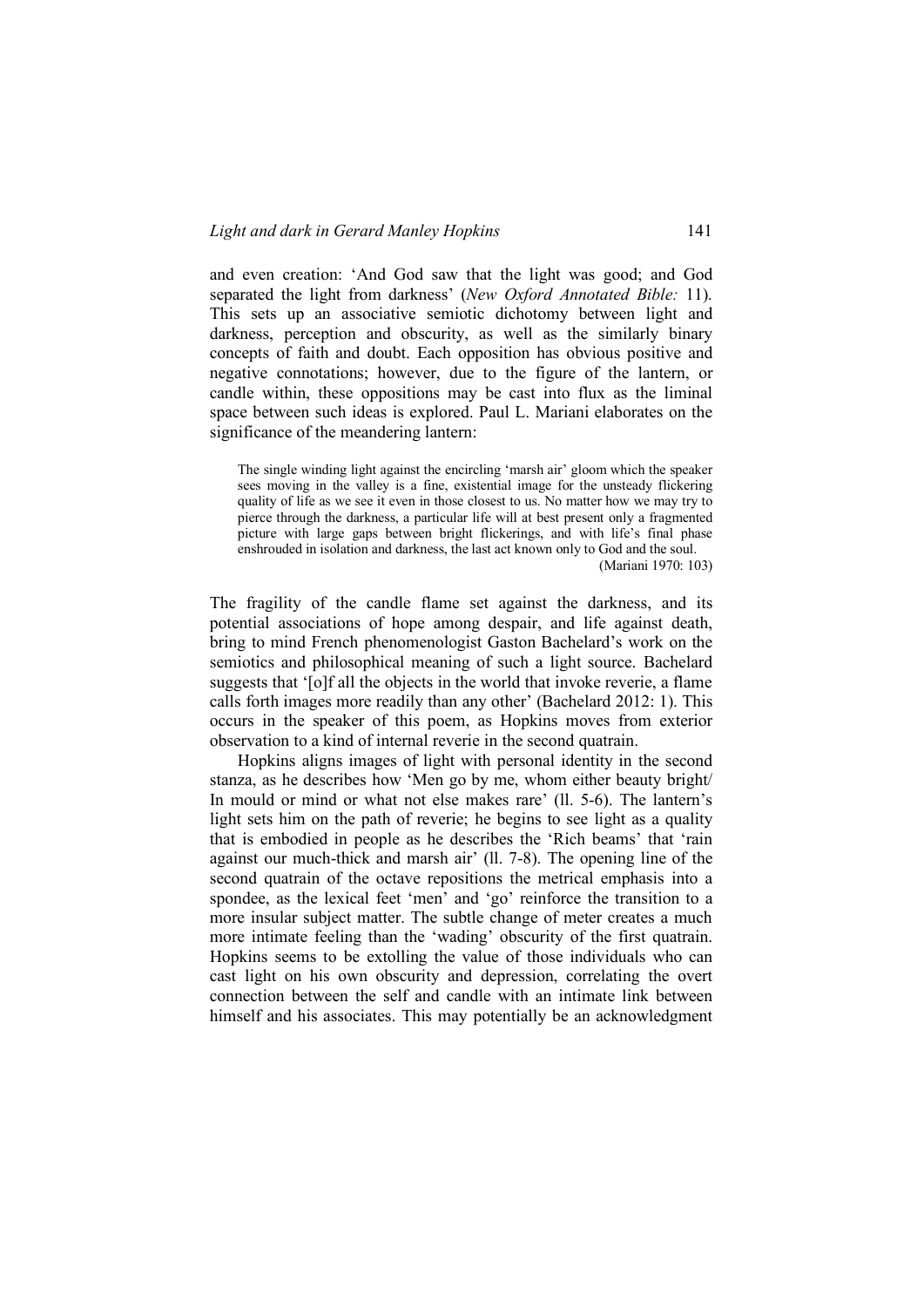to the influence of close friend Robert Bridges. Robert Bernard Martin states that in 1877, the year of this poem's composition, it was '[a]s if the return to writing poetry had fanned his need of greater warmth in Bridges' friendship' (Martin 1991: 256-57), before quoting a letter from Hopkins that impelled Bridges to use Hopkins's Christian name in their correspondence. The potential reference to Bridges' 'rich beams' of influence that he held over Hopkins that may be extinguished when 'death or distance buys them quite' further embellishes the idea that it may represent the two friends who only saw each other 'an average of once a year' (Martin 1991: 257) in the twelve years leading up to Hopkins's death.

The transition of the speaker's positivity, as he moves from speaking of those who inspire him with their luminosity, to his ruminations on death and distance continue into the sestet. The first line again combines images of life and light, as the repetition of 'Death or distance' is said to 'soon consume them: wind' (l.1). This line suggests the speaker's inability to trace the light mentioned in the first quatrain once it moves beyond his view, while in its enjambment it also places emphasis on the word 'wind'; Hopkins states that what he means is 'how the eye winds/only in the sense that its focus or point of sight winds and that coincides with a point of the object and winds with that' (Hopkins 2009: 235). However, the word also adds value to the metaphor of the candle as representative of the fragility of life as the other elemental meaning of the word threatens the light source. It represents the threat of extinguishment of the candle, and therefore in effect the end of perception and life. This is given much more credence when examining the rhyme scheme of the final sestet of the sonnet; in the first tercet the rhyme scheme follows the established pattern (wind, end, mind), but then Hopkins toys with the traditional sonnet ending structure by eschewing the standard rhyming couplet, reversing the rhyme from a CDC form to DCD. This has a disorientating effect on the poem, especially after the distinctly ABBA format of the opening octave. It creates a system of half rhymes between the phonetically similar lexemes, destabilising the sonnet as Hopkins moves to a much more spiritual discussion. The poem begins to flicker, like the light of a candle, in a reflection of Hopkins's own fears and doubts.

He frets he will lose connection with the 'rich beams' that he eyes after, affirming his ideas of the importance of perception through the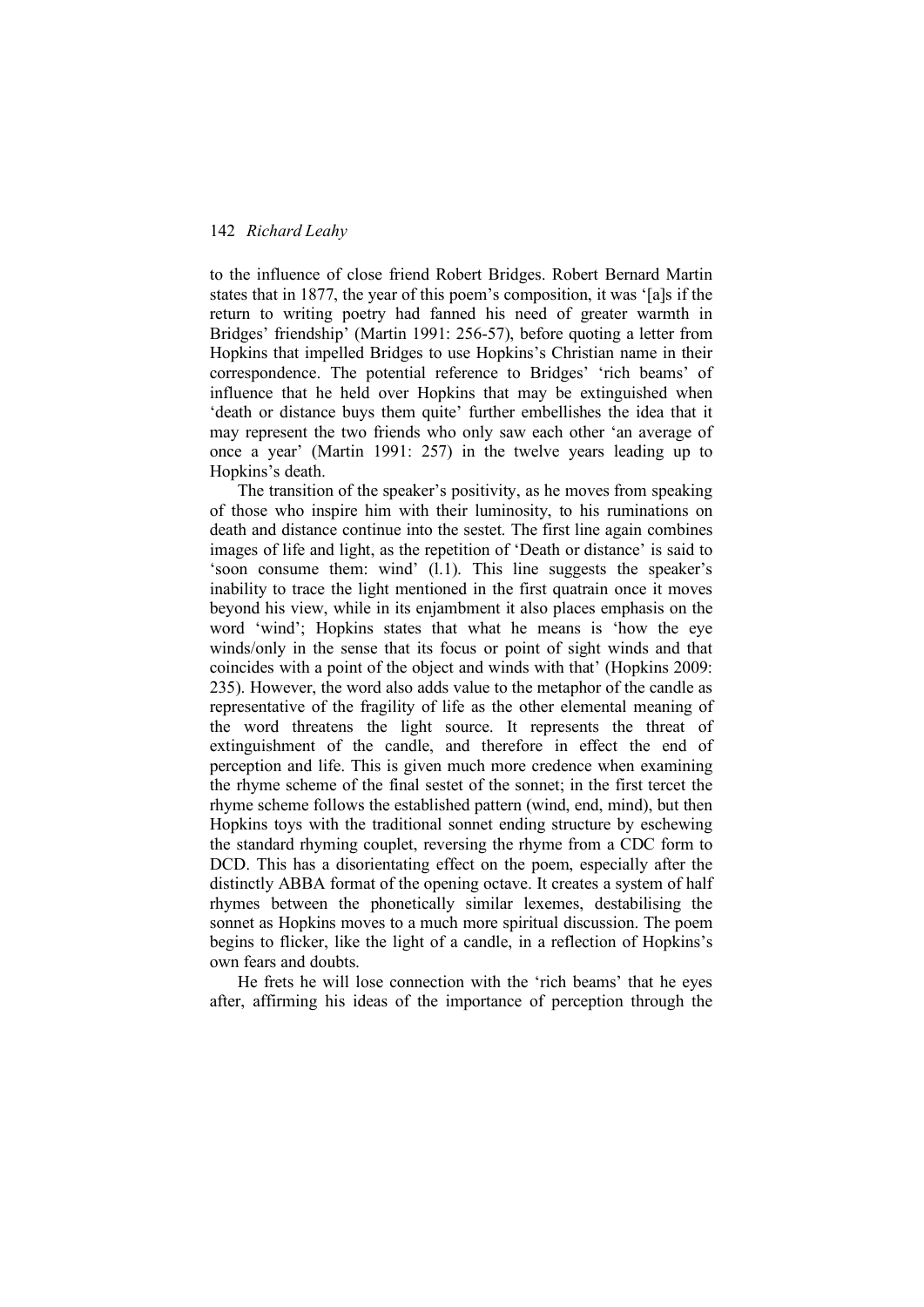maxim 'out of sight is out of mind' (l. 11). Ultimately, however, Hopkins places his faith in religion at the denouement of the sonnet, drawing together his inability to perceive the lantern in the darkness with Christ's omniscience. He juxtaposes the notion of 'out of sight is out of mind' through the emphasis the meter puts on the opening of the next line 'Christ minds' (l. 12). Again, there is a potential variability of meaning here, as this utterance may be construed to refer to the religious mind or how Christ 'minds' in the sense of caring, or indeed through holy omniscience. The poem, as a whole, appears to speak of the difficulty of remaining pious in the face of doubt, be it religious or personal. Doubt becomes analogous with obscurity; the speaker's attempts to delineate and identify the lantern of the title are representative of the internal struggles of depression and the difficulty of clinging on to positivity. Yet the speaker still finds hope in Christ, his 'first, fast, last friend' (l. 14).

'The Candle Indoors', written in 1879 and intended as a companion piece to 'The Lantern Out of Doors', covers similar themes from a slightly altered perspective, as may be assumed from the title. This is important, as semantically 'Out of doors' and 'Indoors' have very different connotations—the former is clearly less safe than the latter, there is more ambiguous potential of threat in the 'outdoors'. This is embodied in the poem's form and wordplay, as it presents themes and imagery found in 'The Lantern Out of Doors' in a subtly different way. Unlike its predecessor, which positioned the speaker amidst the dark obscurity that triggered his rather negative ratiocinations, 'The Candle Indoors' places the speaker in a much closer proximity to the light, therefore altering perceptions of the light itself, its associations, and the presence of the pressing darkness at the circumference of the illumination. Instead of musing on 'where,/ with all down darkness wide, his wading light', the speaker instead describes the effects of candle-light with intimate focus. They 'muse at how its being puts blissful back/ With yellowy moisture mild night's blear-all black'. (ll. 2-3). The switch from the alliterative 'w' sound in 'Lantern' to the repetitive 'b' sound creates a much more open and positive tone to the stumbling thickness of the previous poem's false-vowel assonance. This is reinforced by the poem's subject matter in this initial quatrain, as instead of gazing in from the darkness towards the light, Hopkins is instead enveloped in the candle's immediate aura and looks out past the confines of the illumination towards obscurity. Still, however, the candle's physicality and attributes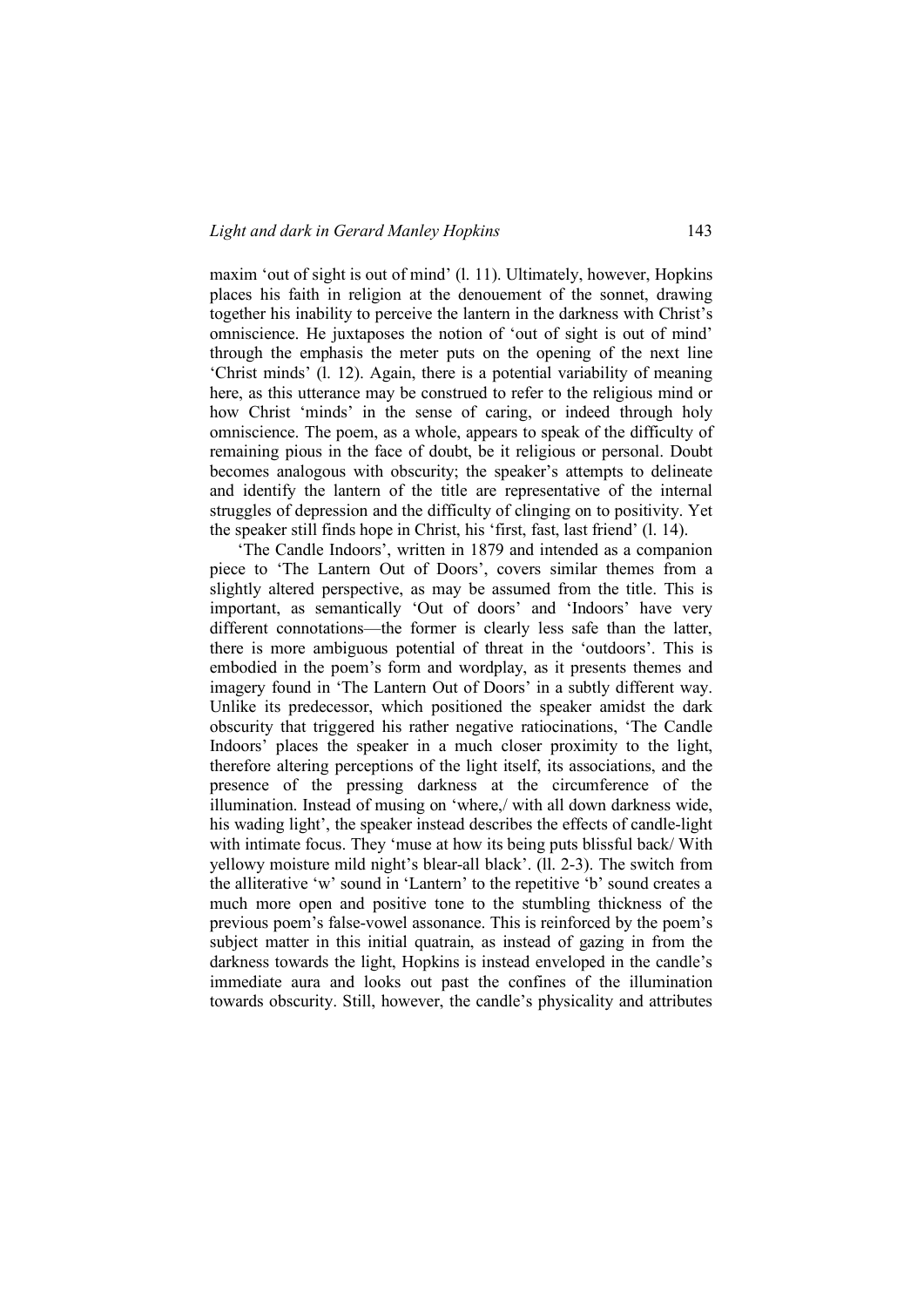as both physical object and phenomenological light source cause these perceptions to remain fragile. It only 'puts […] back' the 'all black' of night with 'yellowy moisture'. It is a damp light that seeps into darkness, softening its edges as opposed to eliminating it completely. It emboldens the darkness beyond, creating a liminal transition space between light and dark that emphasises the discourse between binary archetypes of metaphor, while also aligning with the corollary oppositions of religious faith and doubt, as well as states of depression.

The candle intimates human activity in the second quatrain, as Hopkins begins to link the image of the candle with the internal qualities of faith. He uses the candle as a means to access the 'inscape', which resonates in Gaston Bachelard's musings on the nature of the candle as it is 'no longer an object of perception. It has become a philosophical object' (Bachelard 2012: 22). It becomes an object that may be read by Hopkins, which in turn becomes a semiological sign of familial activity and Godliness. The second quatrain of the octave details Hopkins's interpretation of the candle as implying night-work ('What task what fingers ply' [l. 5]), before considering the workers' dedication to God. Upon asking this, the poem transitions to the inscape of the self and the internal flame that represents faith. Robert Boyle suggests that 'there are two types of candle and two indoor places involved, one the real candle in someone's house and the other Hopkins's own fire of life, the vital candle set up in his heart, lighted by Christ' (Boyle 1961: 74).

The candle becomes a symbol of the self, Hopkins imploring the sonnet's reader to 'Mend first and vital candle in close heart's vault;/ You there are master, do your own desire;' (ll. 10-11). This link between the candle and individual identity is also one explored by Bachelard; it is what he calls the 'living lamp', suggesting that '[w]hat burns well burns high. Consciousness and the flame have the same destiny in verticality' (Bachelard 2012: 19). Hopkins's close friend Robert Bridges criticised the central metaphor in this poem, to which Hopkins responded: 'Though the analogy in the Candle sonnet may seem forced, it is an "autobiographical" fact that I was influenced and acted on the way there said' (Hopkins 1955: 85). Hopkins seems to be basing this poetic moment on reality, suggesting that he did indeed experience these feelings in the light of a candle—encouraging Bachelard's ideas on the link between reverie and flame-light. Although the candle as a symbol of the human spirit may be strongly obvious, it is at the same time subtly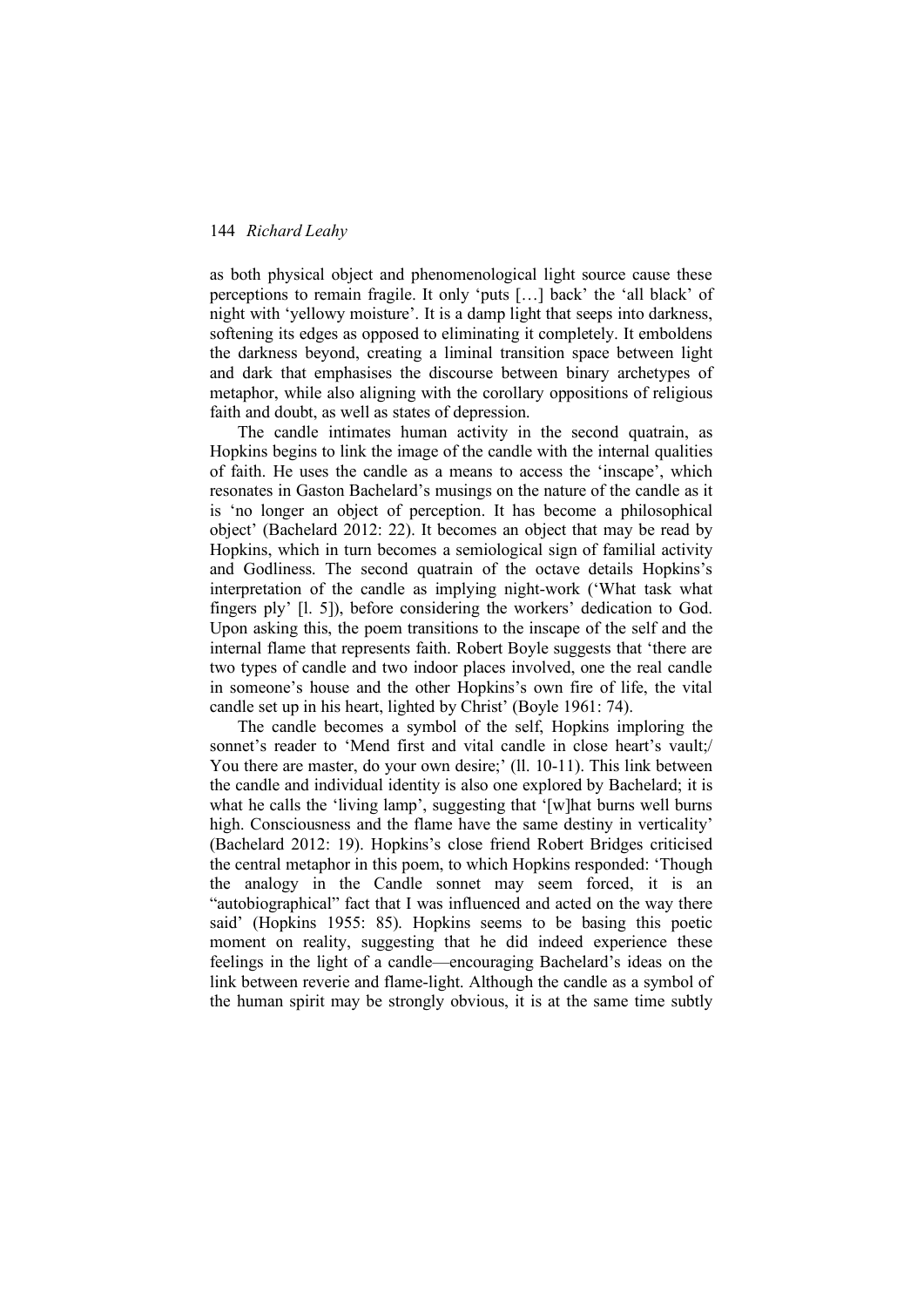nuanced. The candle flame's fragility speaks excellently for the fallibility of life, as it may be snuffed in an instant or burn over time. The light the candle creates is also extremely intimate, creating an image of solitude that vignettes an individual within a focused area of illumination. The candle represents major aspects of Hopkins's life; the candle's reflexive relationship with darkness mirrors his lapses into doubt; the focused limits of its light represents the interiorised ideas of instress and inscape, as well as the isolation and solitude he often felt while pursuing his Jesuit piety.

The final two tercets that make the closing sestet of the sonnet follow the unorthodox rhyme scheme established in the closing lines of 'The Lantern Out of Doors', with the initial CDC rhyme being reversed to make a DCD in the final stanza. This places emphasis on the central foot of each rhyme, in this case 'vault' and 'liar', as Hopkins becomes much more self-reflective. John Pick argues that 'Hopkins turns upon himself and closes with a terrifying question that echoes all the priest's own yearning for perfection and his anguished fear that he has himself failed in himself to live up to what he expects of others' (Pick 1966: 97). Hopkins's turning the poem's gaze upon himself is very apt for a poem which, in connection with its companion piece, observes the potential issues of differing viewpoints and perspectives. Hopkins appears to find hypocrisy in his own questioning of the night-workers dedication to God—'God to aggrandise, God to glorify' (l. 8)—when his own faith so often wavered. He asks of himself 'What hinders? Are you beam-blind, yet to a fault/ In a neighbour deft-handed?' (ll. 12-13). He has become 'beam blind', unable to see the 'rich beams' of life and inspiration due to his own darkness of mind. He dwells on his guilt at criticising others but not addressing his own faults.

The figure of the candle itself takes on extended meaning when considering it within its contemporary nineteenth-century context, and a close analysis of the object itself may yet still illuminate Hopkins's poem further. The candle maintained a uniquely individual quality in this period due to the mass influx of networked and industrial light sources. In comparison to the gas lighting that was introduced to towns and cities in the 1830s, and the electricity that challenged it in the latter half of the century, the candle was distinctly more intimate, and cultivated a much closer psychological relationship with its bearer. As Virginia Mescher states, '[w]ith candles, one did not have to be concerned with spilled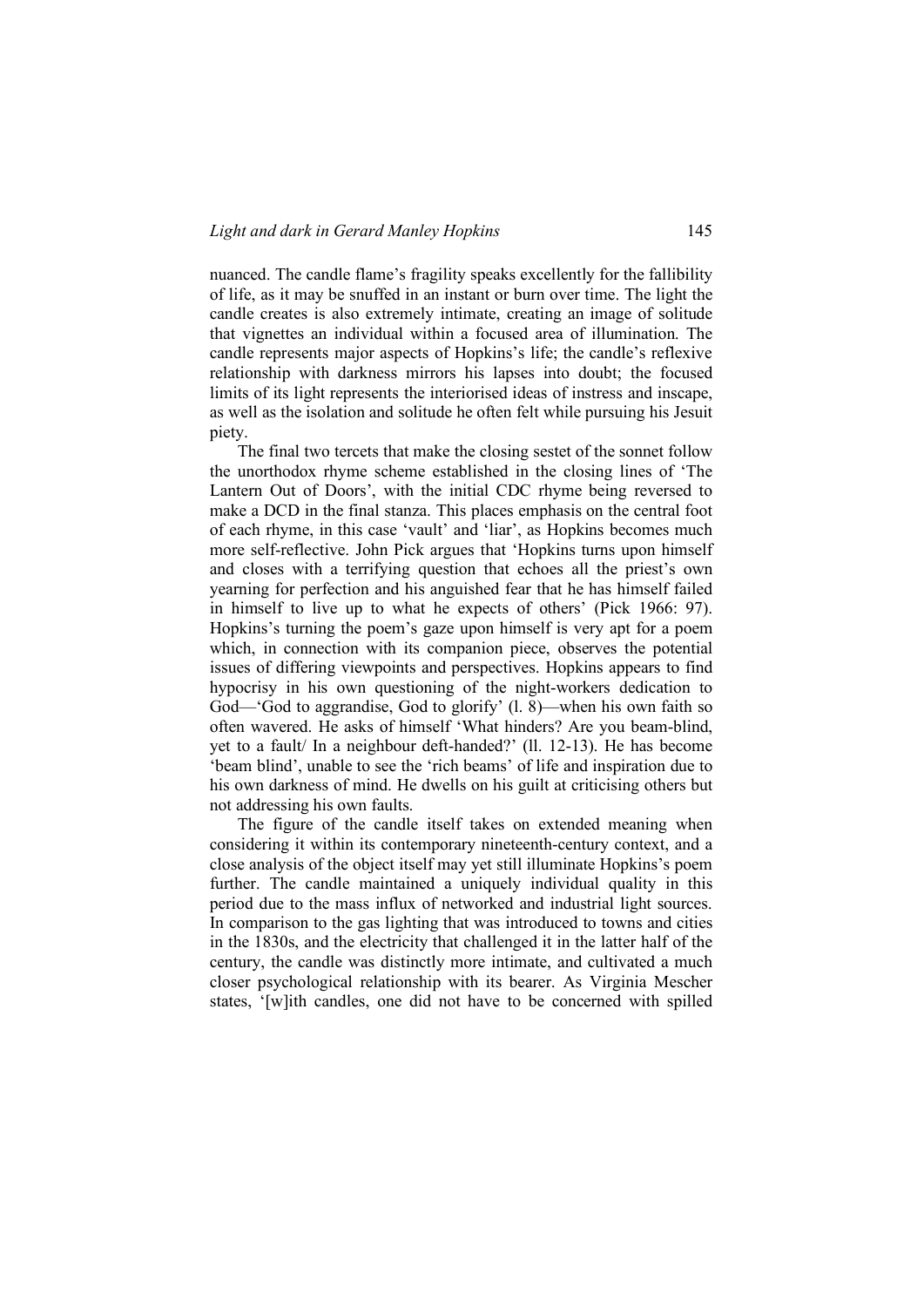lamp fuel; broken or exploding lights or replacement of chimneys, wicks, and other lamp hardware. Candles also offered more portability and were more economical than lamps' (Mescher, 2008). They were also more readily available following innovations in their mass production, as well as due to the capability of producing rushlights in one's own home. Michael Faraday's first Christmas Lecture in 1860 was on the subject of candles, the scientist stating that '[t]here is no better, there is no more open door by which you can enter the study of natural philosophy than by considering the physical phenomena of a candle' (Faraday 2011: 1). The candle could inspire not only scientifically, but also just as much philosophically, and as may be seen in Hopkins's poems, spiritually and emotionally, too.

There was a connection that emerged between individual and light in this period; a connection that can deepen our appreciation of the duality of Hopkins's companion poems. To further establish this relationship, it is imperative to again consider the traits of candlelight. It was overtly individual; lighting historian Wolfgang Schivelbusch notes that much of the public resisted the invasiveness of illumination networks in favour for the control and agency they could achieve with the solitary, portable candle flame:

By keeping their independent lights, people symbolically distanced themselves from a centralised supply. The traditional oil-lamp or candle in a living-room expressed both a reluctance to be connected to the gas mains and the need for a light that fed on some visible fuel […] the open light succeeded to the place that had been occupied by the ancient hearth fire. (Schivelbusch 1995: 162)

Gaston Bachelard interpolates this idea into something much more psychological and philosophical than Schivelbusch's historical viewpoint, as he speaks of the inherent perceptions of flame-lights:

The electric lightbulb will never provoke in us the reveries of this living lamp. We have entered an age of administered light. Our only role is to flip a switch. We are no more than the mechanical subject of a mechanical gesture. We cannot take advantage of this act to become, with legitimate pride, the subject of the verb 'to light'. (Bachelard 2012: 64)

What Bachelard and Schivelbusch address is the comparative agency and psychological relationship the candle was imbued with in the face of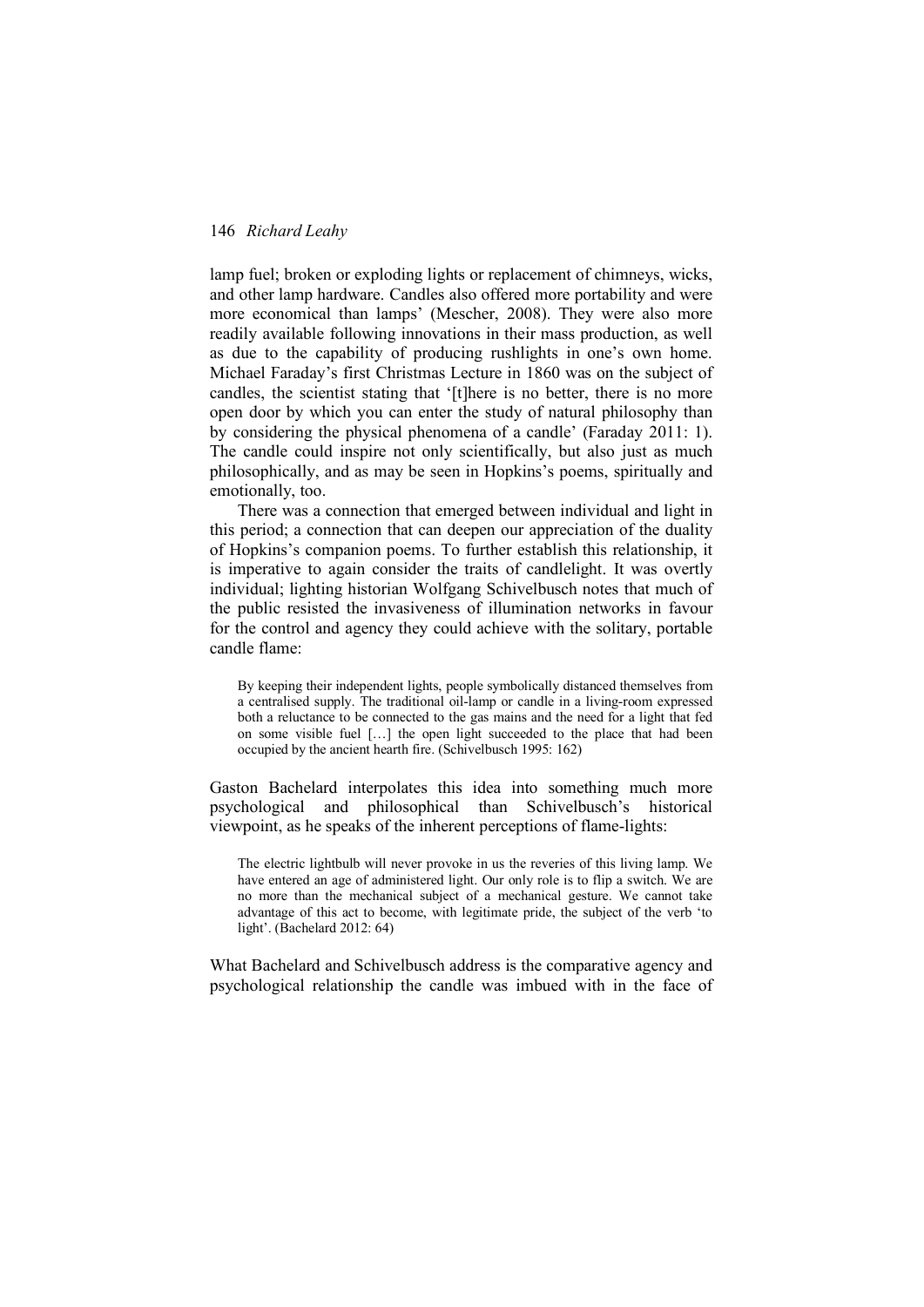other light sources' introduction in the latter half of the nineteenth century.

The quality of the candle's light, its efficacy in comparison to the other bearers of illumination in this period, must also be considered. Candles are described by Charles Dickens as in effect making darkness more pronounced. Describing Miss Havisham's room in *Great Expectations*, he states how '[c]ertain wintry branches of candles on the high chimney-piece faintly lighted the chamber, or, it would be more expressive to say, faintly troubled its darkness' (Dickens 1996: 84). The nature of candlelight symbolism suggests the fragility of the boundaries between light and dark; it only permits perception within a comparatively small space, capturing its bearers within a blinding aura of illumination while also emboldening the darkness beyond and opening up potential gazes that scrutinise from within the obscurity.

Hopkins's poems expose this idea, as they each intimate how agency, power and the mind interact when confronted from different perspectives. Jacques Lacan's theories on 'the Gaze' are vital to understanding the operation of this literary candlelight. Lacan's early work was largely influenced by Sigmund Freud, and mostly psychoanalytic. Later in his career, however, he began to be interested in techniques and psychologies of vision. His work on the Gaze developed from his theories on the 'mirror stage', a key part of a child's development when the division between the real and imaginary becomes firmer. This discord between symbol and reality is at the heart of the Gaze, Lacan summarising it as:

In our relation to things, in so far as this relation is constituted by the way of vision, and ordered in the figures of representation, something is transmitted, from stage to stage, and is always to some degree eluded in it–that is what we call the Gaze.

(Lacan 1998: 73)

Slavoj Zizek elaborates on Lacan's theory: 'the eye viewing the object is on the side of the subject, while the Gaze is on the side of the object. When I look at an object, the object is already gazing at me, and from a point at which I cannot see it' (Zizek 2000: 104). Within the candle itself there is a divergence of the relationship between subject and object, of bearer and recipient of the Gaze. By the nature of its light, the candle multiplies the role of 'object' within the structure: it both attracts the Gaze yet enables the subject to achieve perception of other objects. The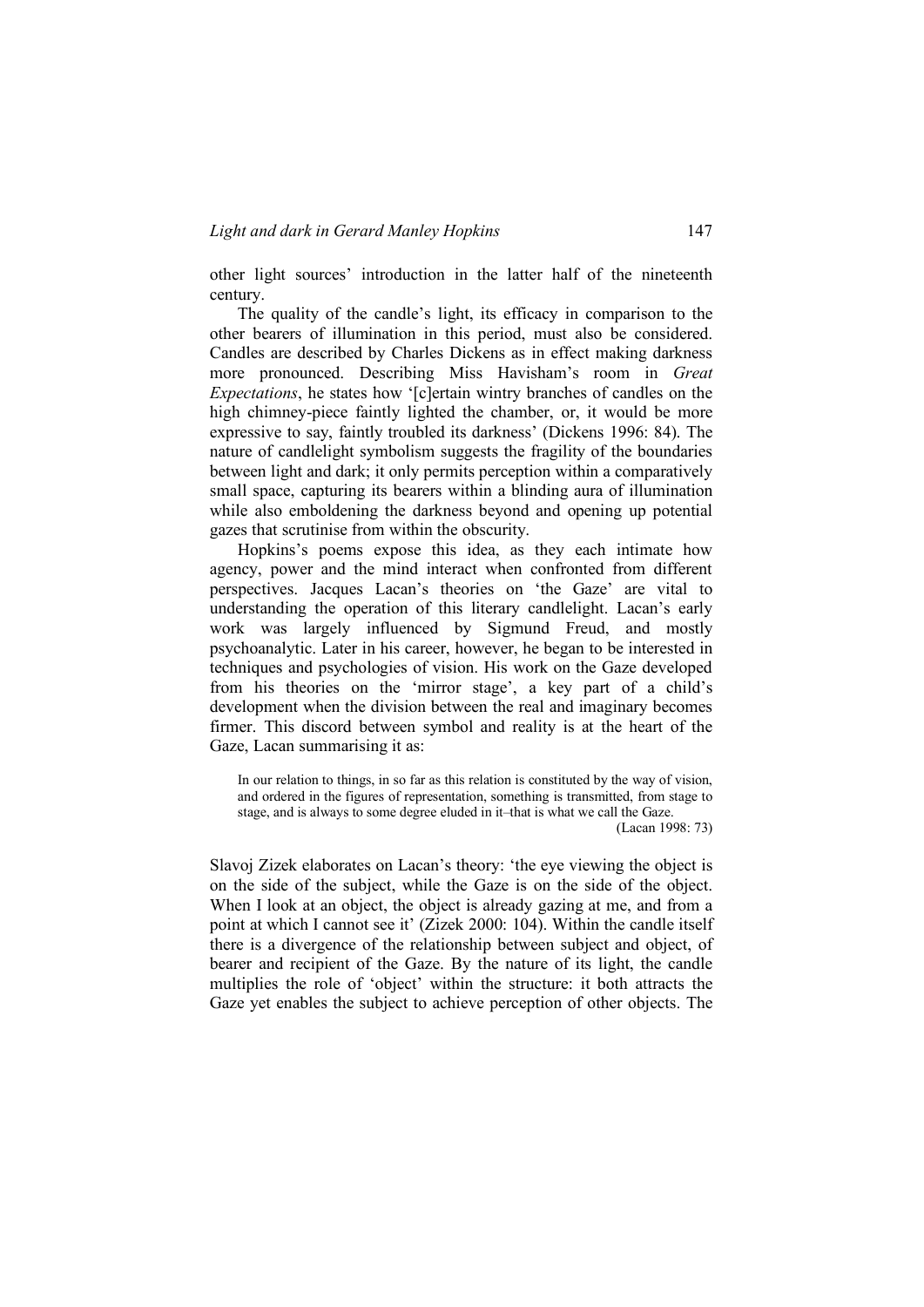Gaze is drawn towards the candle from the outside, as may be seen in 'The Lantern Out of Doors', yet in the aura of light it disperses, the Gaze is then drawn to what is illuminated—as in 'The Candle Indoors'. The poems express Lacan's definition of the Gaze as 'denoting at the same time power (it enables us to exact control over the situation, to occupy the position of the master) and impotence (as bearers of the gaze, we are reduced to the role of passive witnesses to the adversary's action)' (Zizek 2000: 72).

Hopkins's poems encapsulate this idea: the mutable binary of power and passivity that is so inherent within the candle's material and illuminatory qualities, aligning with similarly fluid oppositions of faith and doubt, hope and depression, and piety and poetry. Consider the perspective shifts of the poems; in 'The Lantern Out of Doors', the speaker gazes in at the lantern that 'interests our eyes' (l. 2), causing Hopkins to muse on the identity of the individual who wanders the 'darkness wide' (l. 4). Hopkins's perspective in this imagery places him within darkness. He battles with his own perception amidst the obscurity as he begins to look for the light of inspiration or religion, as he searches for the 'beauty bright' and 'rich beams'. He is gazing inward, isolated from the light yet still yearning for it. His agency, and the control he has over defining his own self is obscured, as he states: 'What most I may eye after, be in at the end/ I cannot, and out of sight is out of mind' (ll. 10-11). His position within the darkness is reflected in his despair. Hopkins at once holds both power and agency over the object of the Gaze, in this case the traveller's lantern, as he observes from a distance, but also passivity and potential threat as he stands amidst the darkness. This reflects the liminal mental state of Hopkins in the latter years of his writing life: he suffered from an internal struggle between his depression and the need to find light in religion.

The altered perspective of 'The Candle Indoors' subtly changes this gaze-based reading. In this poem, the speaker, or Hopkins, finds himself within the candle's light, which gives him a much firmer sense of control than his position in darkness. The candle pushes back the obscure darkness, but due to the efficacy of the candle's light, it does not eradicate the threat and ensure perception totally—it merely 'puts […] back' the dark with a damp, moist light. It is within the candle's light that Hopkins ponders the inner candle, another potential indicator of the dichotomous concepts of light and dark within his *inscape.* He finds that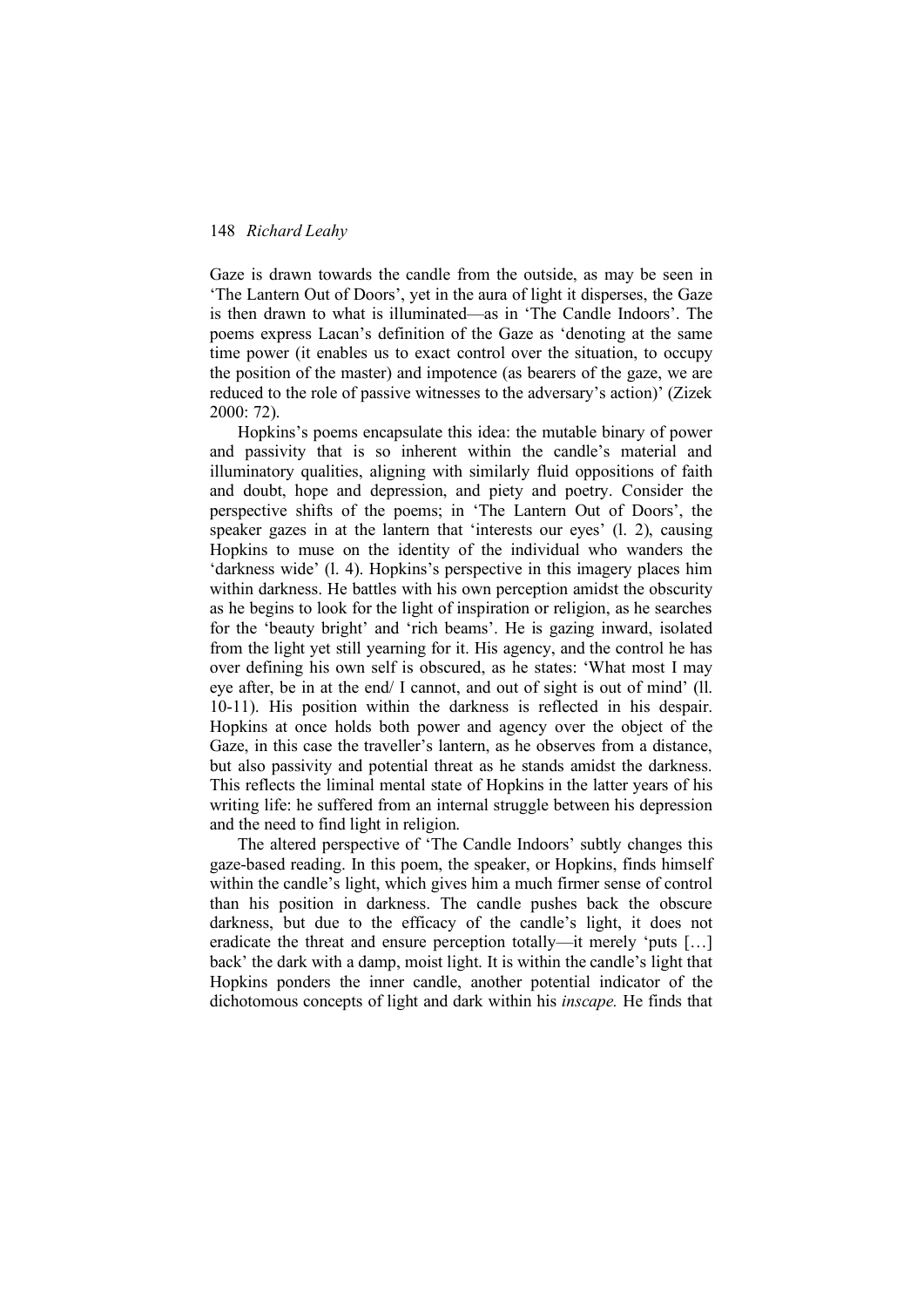within this illuminated aura 'You there are master, do your own desire' (l. 11). Just as the candle suggests agency, and the side of Lacan's Gaze that denotes power, Hopkins finds the potential to motivate his inner self. His doubts, however, 'hinder' him, as he again uses binaries of light and dark symbolism to question his own piety, asking himself if he is 'beamblind, yet to a fault' (l. 12). The mutable characteristics of candlelight, and its flexible relationship with the Gaze, embody Gerard Manley Hopkins's beliefs, love of poetry, and the relief he finds in it, as well as representing his fears, doubts, depression and pious guilt. The candle's associations pivot within the centre of these oppositional concepts. It held a relationship with the individual that other contemporary light sources could not. However, due to the liminality of candlelight's boundaries of light and dark, it embodies both safety and threat. The frayed edges of light make the relationship between light and dark more fluid, encapsulating Hopkins's 'split consciousness' (Sobolev 2011: 301). Sobolev succinctly details this as he writes of how

[I]n the visionary sonnets the celebration of the visionary gleam of nature is contaminated by the acute awareness of the unredeemed materiality of human existence. And, conversely, in the dark sonnets the awakening gloom of human existence is lightened by the biblical substructure of its presentation, by glimmering hope and, finally, by an almost heretical feeling of the unusual intimacy with God. (Sobolev 2011: 301)

We are presented with a dual-Hopkins here by Sobolev, a man who was at once overawed and honoured by his seemingly contradictory life as a Jesuit priest and poet. In these two poems, we are presented with a shifting narrative gaze, as Hopkins pivots around the binary duality of light and dark, which has the effect of reinforcing the different critical perspectives Hopkins applied to his self, his faith and his work. At the centre of these relationships is the liminal space of the candle, which Hopkins, in a typical example of inscape, internalises into something that focuses on the liminality of the spaces between binary concepts of light and dark, and by semiological extension, the dichotomous relationship between faith and doubt.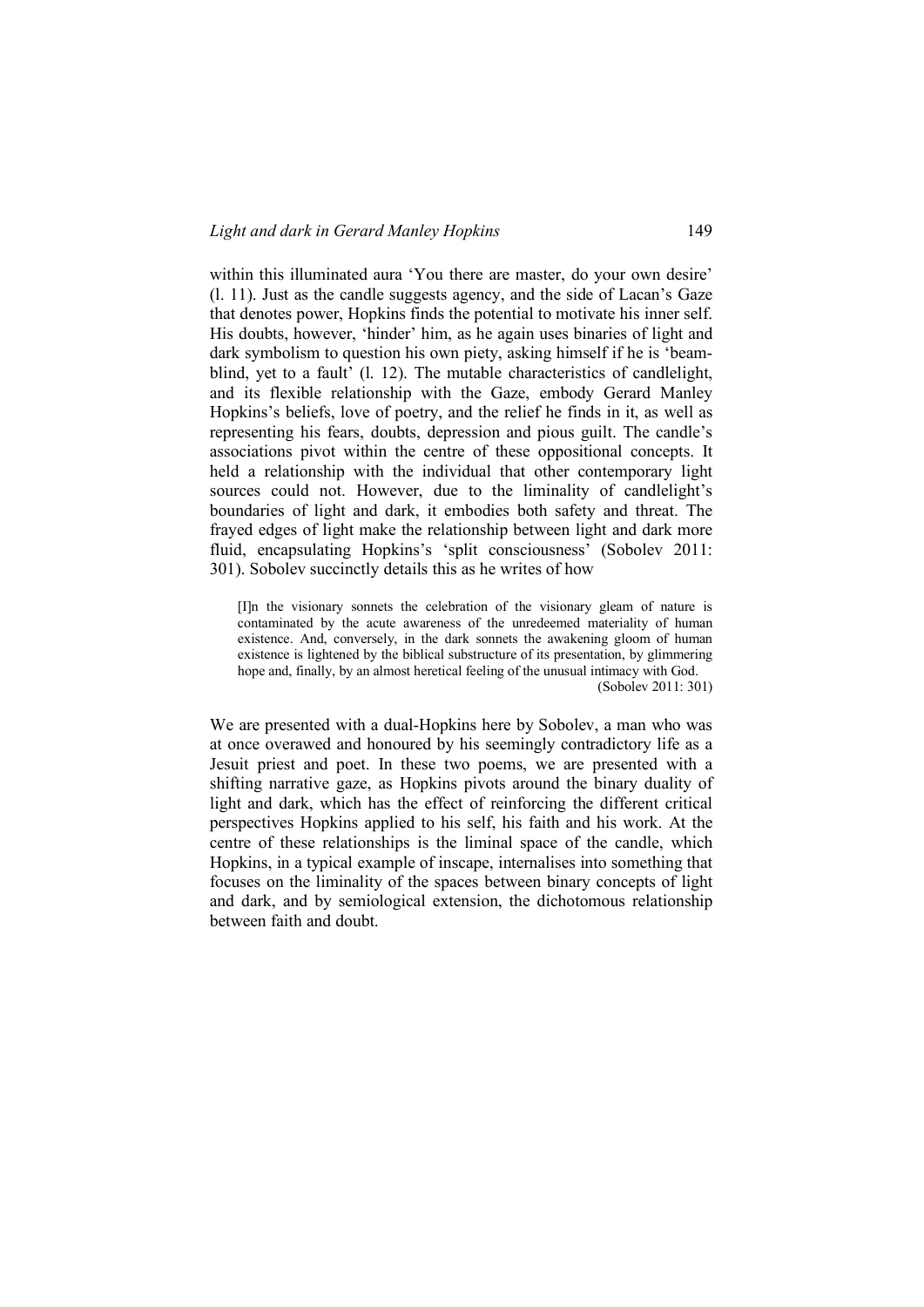*References*

- Boyle, Robert. 1961. *Metaphor in Hopkins*. Chapel Hill: University of North Carolina Press.
- Bachelard, Gaston. 2012. *The Flame of a Candle*. Trans. Joni Caldwell. Dallas: The Dallas Institute of Publications.
- Dickens, Charles. 1996. *Great Expectations.* Ed. Charlotte Mitchell. London: Penguin.
- Faraday, Michael. 2011. *The Chemical History of a Candle*. Ed. Frank A. J. L. James*.* Oxford: Oxford University Press.
- Heuser, Alan. 1958. *The Shaping Vision of Gerard Manley Hopkins.*  London: Oxford University Press.
- Hopkins, Gerard Manley. 1955. *The Letters of Gerard Manley Hopkins to Robert Bridges*. Ed. Claude Colleer Abbott. London: Oxford University Press.
- Hopkins, Gerard Manley. 2009. 'I wake and feel.' Gerard Manley Hopkins. *The Major Works*. Ed. Catherine Phillips. Oxford: Oxford University Press.
- Hopkins, Gerard Manley. 2009. 'The Lantern Out of Doors.' Gerard Manley Hopkins. *The Major Works*. Ed. Catherine Phillips. Oxford: Oxford University Press.
- Hopkins, Gerard Manley. 2009. 'The Candle Indoors.' Gerard Manley Hopkins. *The Major Works*. Ed. Catherine Phillips. Oxford: Oxford University Press.
- Hopkins, Gerard Manley. 2009. 'The Wreck of the Deutschland.' Gerard Manley Hopkins. *The Major Works*. Ed. Catherine Phillips. Oxford: Oxford University Press.
- Kaylor, Michael Matthew. 2006. *Secreted Desires: The Major Uranians: Hopkins, Pater and Wilde*. Brno: Masaryk University.
- Kelly, John C. 1958. 'Piety versus Poetry.' *Studies: An Irish Quarterly Review* 47.188: 421-30.
- Lacan, Jacques. 1998. *The Four Fundamental Concepts of Psychoanalysis*. Trans. Alan Sheridan. Ed. Jacques-Alain Miller. New York: Norton.
- Mariani, Paul L. 1970. *A Commentary on the Complete Poems of Gerard Manley Hopkins*. London: Cornell University Press.
- Martin, Robert Bernard. 1991. *Gerard Manley Hopkins: A Very Private Life.* London: HarperCollins.